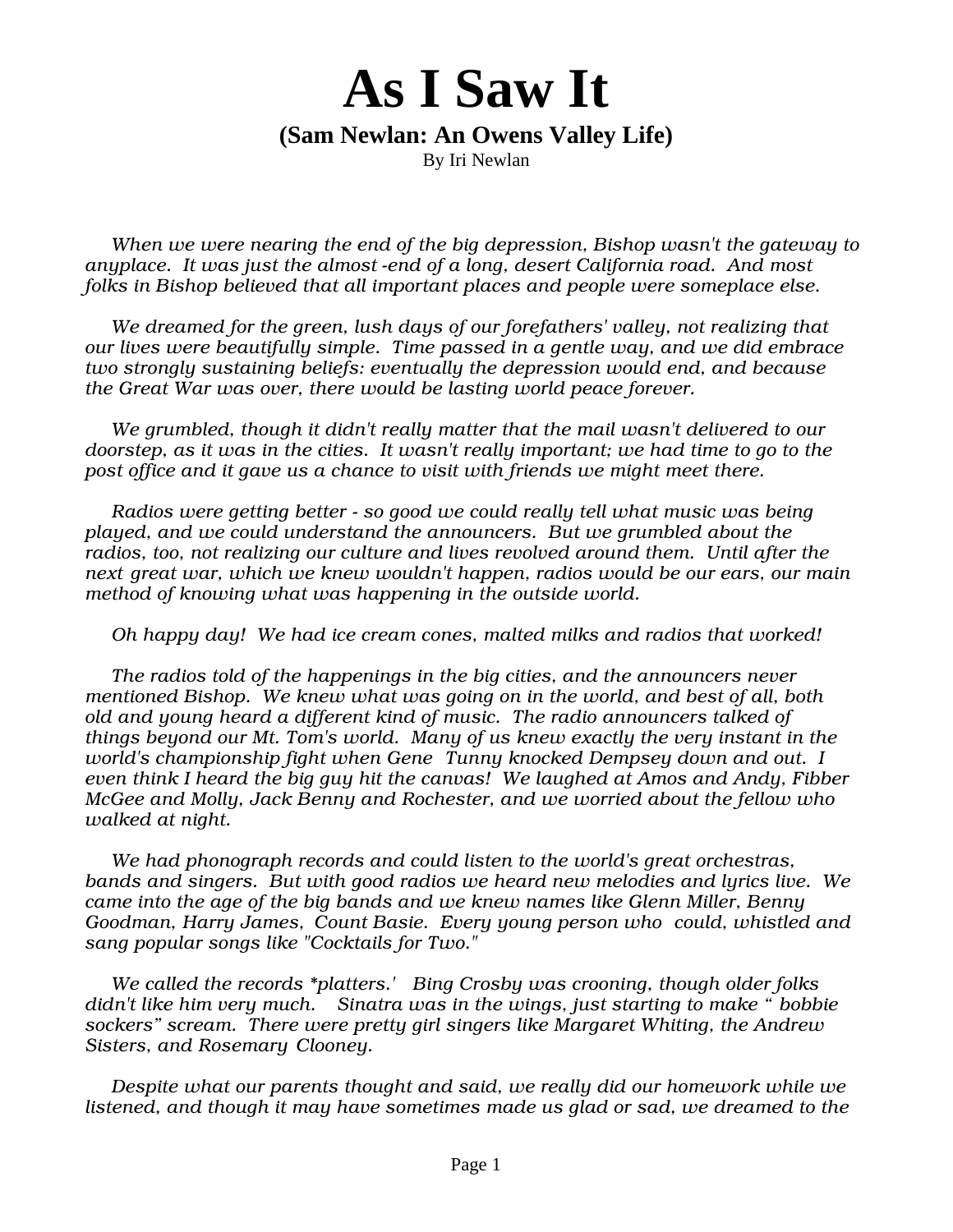slow ballad music. We shook, ratted and rolled to the snappy-happy tunes, and some high school kids learned that tap dancing was almost easy.

Isn't it sad that most of today's young sweethearts have probably never danced and dreamed to the magic tones of a jeweled Wurlitzer quietly singing the lovely "Moonlight Serenade?"

Some of our music had nonsensical words like "the music goes round and round, and it comes out here." "... does the Spearmint lose its flavor on the bedpost overnight?" But we were laughing almost all of every day.

There were happy times at Keough's Hot Springs; the Vonderheides invited the whole town to Easter egg hunts. On the fourth of July there were fireworks, fat man's and three-legged races, baseball, picnics, swimming and dancing.

Our town was dance crazy; there were high school dances, Legion Hall dances, and old-time dances at the Masonic Temple. Outside of Bishop, on Rock Creek, there were Paradise Camp dances on Saturday nights. In the winter we had two dances each week in Big Pine, and all summer the lodges around Mammoth and June Lake had dances.

Every year there were two or three parades, sometimes with skittish prancing horses. Dr. Boody was bucked from his horse and killed, but that kind of accident only happened once. I remember three great Spanish American War veterans who were almost too old to march, but they did, proudly in uniform. Those gallant three had been the pride of Inyo County.



Mr. Evers gave kids hair cuts for a dime. He charged the grownups maybe twentyfive cents, and he could tap dance too. At the Bishop Toggery you could buy Levis for seventy-five cents. When they got dirty you just bought a new pair so they wouldn't look old and shrunken from being washed. Everyone thought you were poor and felt sorry for you if you had to wear Levis that had been washed.

There used to be five and dime stores where you could

buy stuff for five or ten cents. As a vital community service, and to augment his salary, Coke Wood, a Bishop High School history teacher, sold two heads of lettuce for the price of five cents, as well as other fresh produce. Five cents was what we called "good money." You could buy a good soft drink, or make a good telephone call,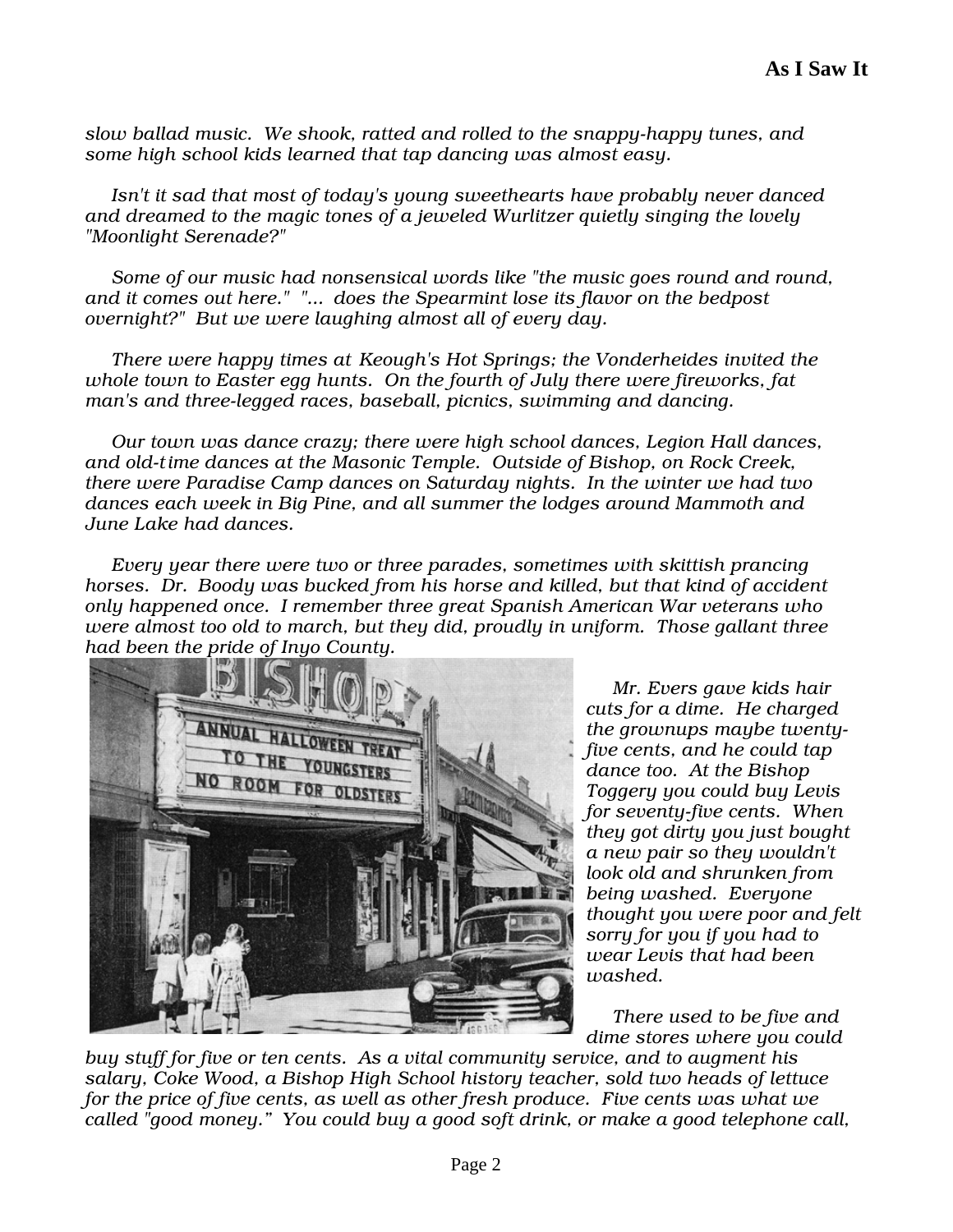or mail two letters and a good penny post card for five cents.

It wasn't long ago that rich fattening food only cost a few dollars a week, and almost everyone could buy it because most people made plenty - sixty to a hundred or more dollars per month. I was still in school when I made thirty cents per hour, and sometimes they let me work 12-hour days. It added up!

If you had twenty thousand dollars you were so rich you could retire for life and have money left over when you were dead. Cheap houses cost more today than most people used to earn in a lifetime, or in several lifetimes. On February 12, 1940, Ben Hogan won the golf championship of the world and he was paid the unheard -of amount of five thousand dollars. There was one happy guy, he even threw several golf balls into the crowd!

In the mid 1930s, new Fords or Chevys cost only about \$600, and that was with extras and a radio.

Of course, sometimes the engines wouldn't start, tire tubes would occasionally leak, leather cracked and paint faded. But with a neighbor's help, we usually could fix most cars.

FDR, JFK, and LBJ became famous household terms, but who would have suspected that an Ms could ever be a head of state? Today, NATO, CIA, UN, DOD, FBI, USAF, NASA and many others sometimes worry about what UFOs are doing. Not only that, worldwide automobile manufacturers mix the alphabet with numbers and strange names to describe their cars.

In the good old days in Bishop, California, we existed without making up new words, and we also managed to get along without zippers, pantyhose, electric shavers, all kinds of plastic everythings, and underarm deodorants too.

Most things, which are commonplace and taken for granted today, were actually invented and put to use during our lifetime. On the other hand, there are not many things we handled, touched and used, that are still required in our lives today. The long cross-cut wood saw, the sheep shears, the water dipper, the fire irons, the bamboo fishing rod, the crank ice cream freezer, the popcorn toaster, the foot powered sewing machine - are as useful now as the old automobile license plates that used to hang on garage walls.

When we were young, horse drawn wagons brought ice, milk, meat and produce to our doorsteps and that was a very convenient thing. But the Bishop area has always been a very convenient place in which to live. Its only 45 miles from Bishop to Mammoth, and in that distance there were 43 bootleggers which, for medicinal purposes, was quite convenient The town's only brothel was right in back of both the city jail and the Smith Auto Company's taxi service, and that was convenient too.

The doctor used to come to the house and have a cup of coffee. In times gone by, right out in the open, drug stores sold banana splits, ice cream sodas and soft drinks, and in so doing they provided nice community flirting places free.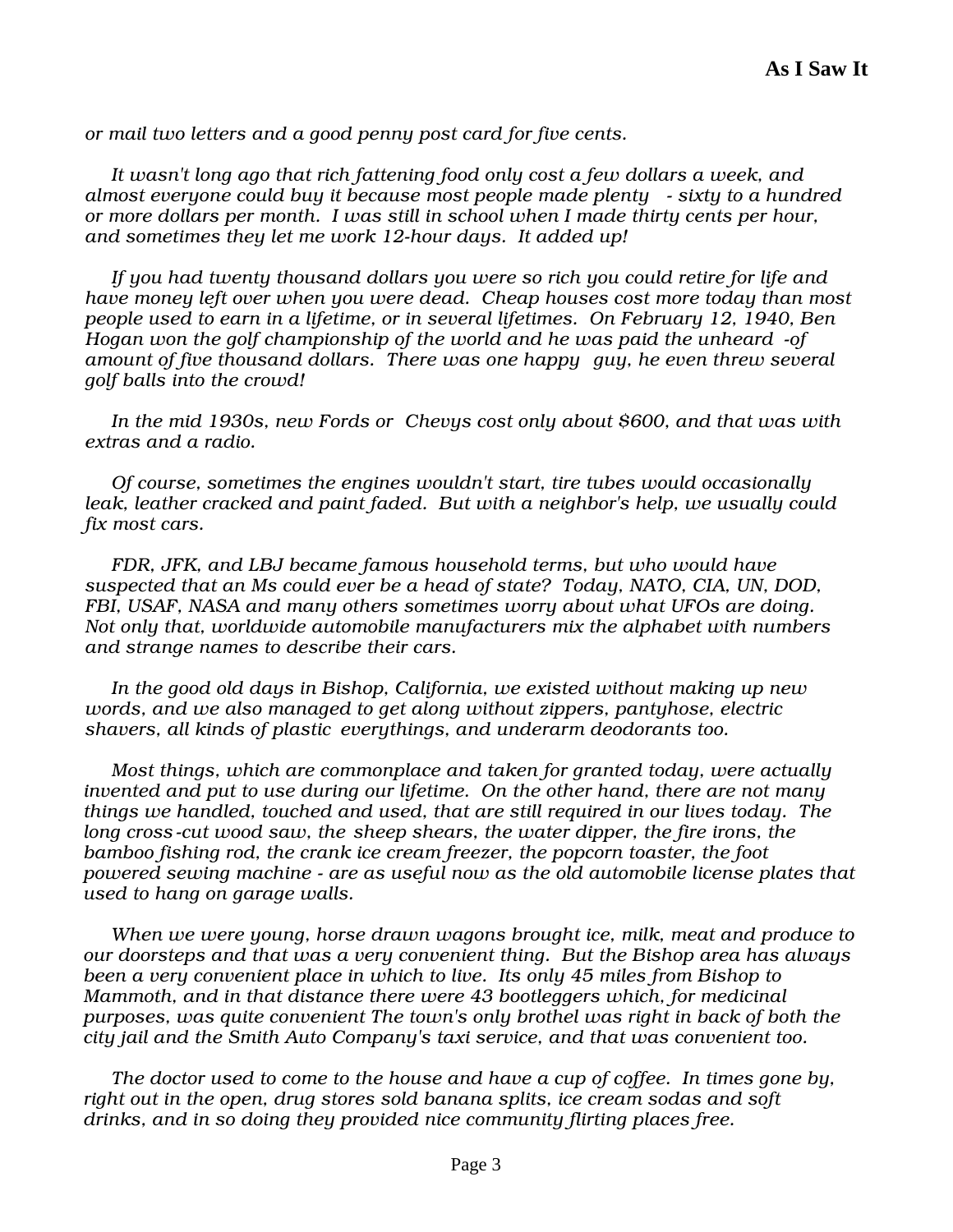Our youths often say that their vision of the world is much improved, while our vision was through old-fashioned glasses. True, in our days glass was only used for windows, milk bottles, dishes and that's all. Glass would break. It wasn't used in the manufacturing of boats, automobile bodies and fenders, rockets, hair dryers or fishing rods. That's not all. Charcoal was only used by blacksmiths, not cooks, and there was no such thing as brickettes. We knew when to go to bed or get up without daylight savings time, and no one would dare to think of moving Washington's or Lincoln's birthday so he could get a three-day weekend.

I remember that people had plenty of time and seemed to be kinder and more considerate than they are today. If you were a little kid in Bishop, Harry Holland would invite you to see a motion picture if you had a dime or not. Tom Williams always gave kids aweiner, and al of the business men got together every Christmas to pass out toys at the town's Christmas tree. Marshall Spray Kinney talked to folks and let people know he was around, but it didn't seem that he ever put anyone in jail.

Those gestures were just some of the real "time sharing," and had nothing to do with computers, which we didn't know about back then. To us, chips were bits of wood that were left over from cutting down trees or were found in Hess' Lumber yard. Hardware was tools or the metal objects sold in Watterson's Hardware Store.

It was a joyous time back when we thought that bunnies were baby rabbits, and we didn't know that rabbits were really VWs. We didn't know about or miss credit cards, fluorescent lights, ball point pens, pizza parlors, video tapes, electronic music and that gibberish would have sounded crazy to our ears.

Without TVs and VCRs, what did we do? Strangely enough we were quite busy. I don't remember if we watched the radio as the sound came out, or if we closed our eyes. We did fish, and we hunted, skied, ice skated, rode sleds, talked to each other, played games, read magazines and books, went to dances, watched school plays and rooted for football, basketball and track teams. We cruised up and down main street because that was where we would be seen. We weren't showing off our cars, they belonged to our parents. We just wanted our friends to know we were around.

We walked a lot, and sometimes we stood around on the few streets that had cement sidewalks. We liked to watch people, and wondered what they were doing.

One day, standing on a street corner, we noticed that every day, after lunch, Mr. Chalfant walked the half block from his house back to his newspaper office. He always wore a dark, wrinkled suit and the same hat with the brim turned down almost over his eyes. When he walked, he always looked down at his feet. After taking seven deliberate steps, he would quickly look up and then down again, for seven more steps.

We wondered if he counted his steps of if the number of his footfalls were just his natural gait before looking, but we didn't dare ask. Because he was a brilliant writer, I don't think he was counting, I imagine he was thinking of important things.